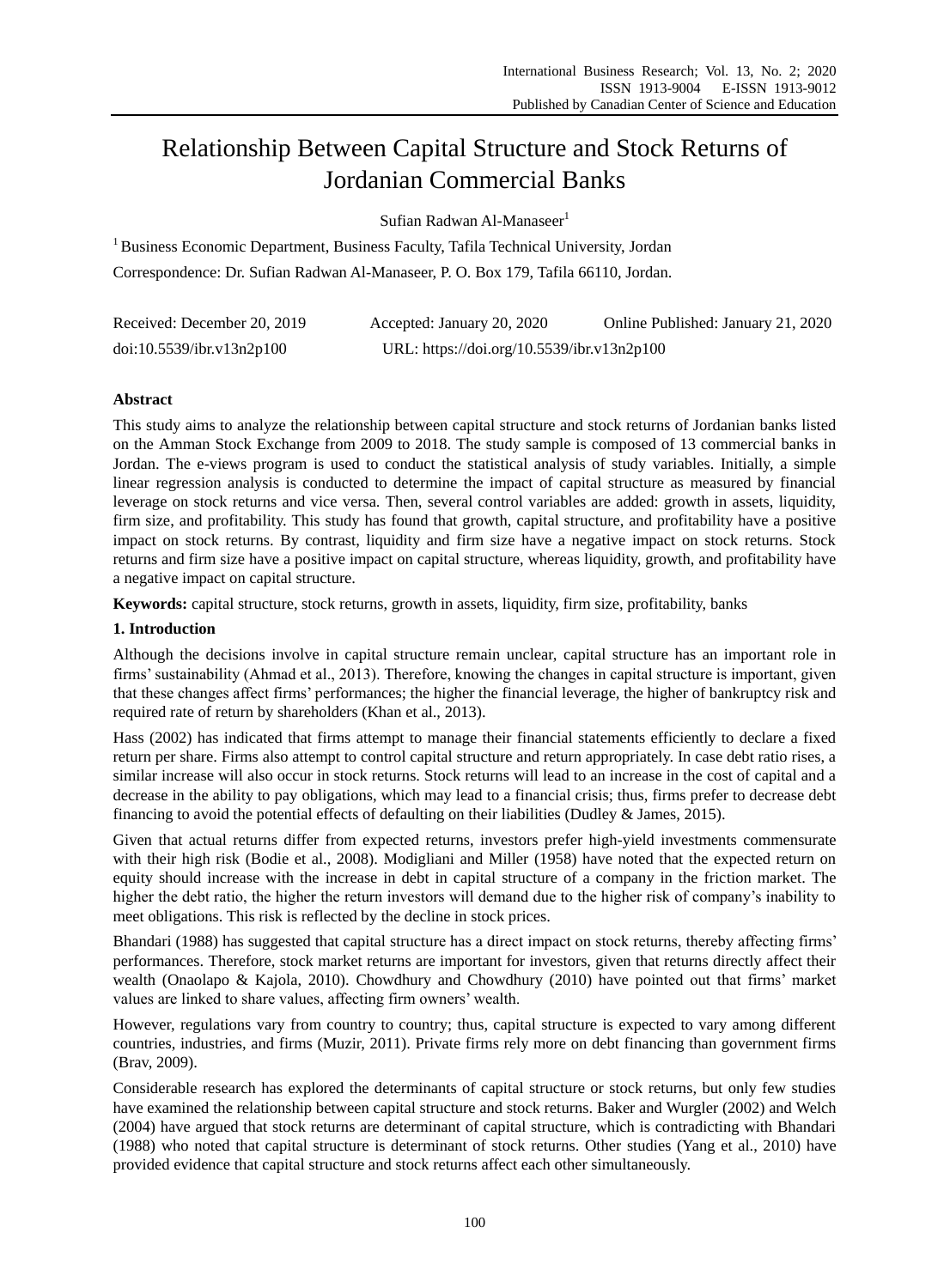Ideal capital structure remains one of the most controversial topics among researchers. No general agreement has been made on the relationship between capital structure and stock returns (Onaolapo & Kajola, 2010). Moreover, due to the lack of sufficient studies on the Jordanian companies listed on the Amman Stock Exchange (AME). Thus, this study aims to fill the research gap by examining the relationship between capital structure and stock returns in Jordanian commercial banks listed on the AME from 2009 to 2018. A set of control variables, including growth in assets, liquidity, firm size, and profitability, is also explored inspired by previous research (Yang et al., 2010; Ahmad et al., 2013). The study problem could be clarified by answering the following questions:

- 1. What is the impact of capital structure on stock returns of Jordanian commercial banks?
- 2. What is the impact of stock returns on capital structure of Jordanian commercial banks?

This study will help to increase the knowledge on the relationship between capital structure and stock returns, which can assist investors in choosing their investments and future researchers in covering the deficiencies in clarifying the relationship between capital structure and stock returns.

This study is organized as follows. The first part introduces studies on capital structure and stock returns. The second part reviews related literature and theoretical frameworks. The third part discusses the methodology, hypotheses, population and sample, data collection methods, mathematical model, and variable measurement methods in this study. The fourth part conducts the statistical analysis and hypotheses test and discusses the results. The fifth part provides the conclusion, recommendations, and limitations of this study.

### **2. Theoretical Framework and Literature Review**

Capital structure represents a mixture of equity and debt (Ilyas, 2008). Umar et al. (2012) have noted that equity and debt are the main options for companies to fund their operations. According to Örtqvist et al. (2006), the capital structure is measured by financial leverage ratios, such as the debt ratio, which is the total liabilities to total assets, or the debt to equity ratio, which is the total debt to total equity. However, these ratios are subject to change, either due to increased borrowing or as a result of changes in the market valuation of equity.

Numerous theories have discussed capital structure in an attempt to reach an optimal capital structure by balancing debt and equity. Modigliani and Miller (1958) have pointed out that no mix of capital structure is optimal and that the cost of capital is not related to the manner and type of financing used by firm. Therefore, capital structure has no impact on firms' values. Jahanzeb (2013) has argued that capital structure decision remains affected by trade-off, pecking order, and market timing theories.

In trade-off theory, Myers (1984) has pointed out that capital structure options are a trade-off between benefits and borrowing costs. In pecking order theory, Myers and Majluf (1984) have pointed out that firms have a particular preference for capital financing options due to the varying costs of these sources. Accordingly, firms prefer internal financing to external financing. Antoniou, Guney, and Paudyal (2008) have discussed that under trade-off and pecking order theories, firms with volatile returns would have difficulty borrowing due to low yields, which is insufficient and will not able to meet their obligations.

Stock returns represent the gain or loss in stock value over a specific period (Mugambi & Okech, 2016). Frimpong (2010) has defined stock returns as the amount received from investments. Thus, investors will invest if the return is higher than the cost. Investors who buy stocks expect returns as cash dividends or capital gains, which are represented in a rise in stock prices. The increase in stock returns indicates a rise in firm profits, which contributes to economic growth (Aliyu, 2011).

High stock returns will lead to an increase in the assets market value and a decrease in debt ratio, indicating the negative impact of stock returns on financial leverage (Yang et al., 2010). By contrast, if the debt ratio rises, investors will demand a high return due to the high risk of bankruptcy, indicating the positive impact of financial leverage on stock returns (Bhandari, 1988; Yang et al., 2010). However, the fluctuation in stock price creates uncertainty for investors, which is reflected in stock demand and supply (Taofik & Omosola, 2013).

#### *2.1 Literature Review*

Studies have investigated the determinants of capital structure and stock returns and the impact of capital structure on firms' performances. However, only few of these studies have examined the relationship between capital structure and stock returns and their impact on each other.

Yang et al. (2010) have conducted a study (Co-determination of capital structure and stock returns - A LISREL approach: An empirical test of Taiwan stock markets) on 662 non-financial Taiwanese companies from 2003 to 2005. They have found that capital structure and stock returns affect each other simultaneously. Moreover, debt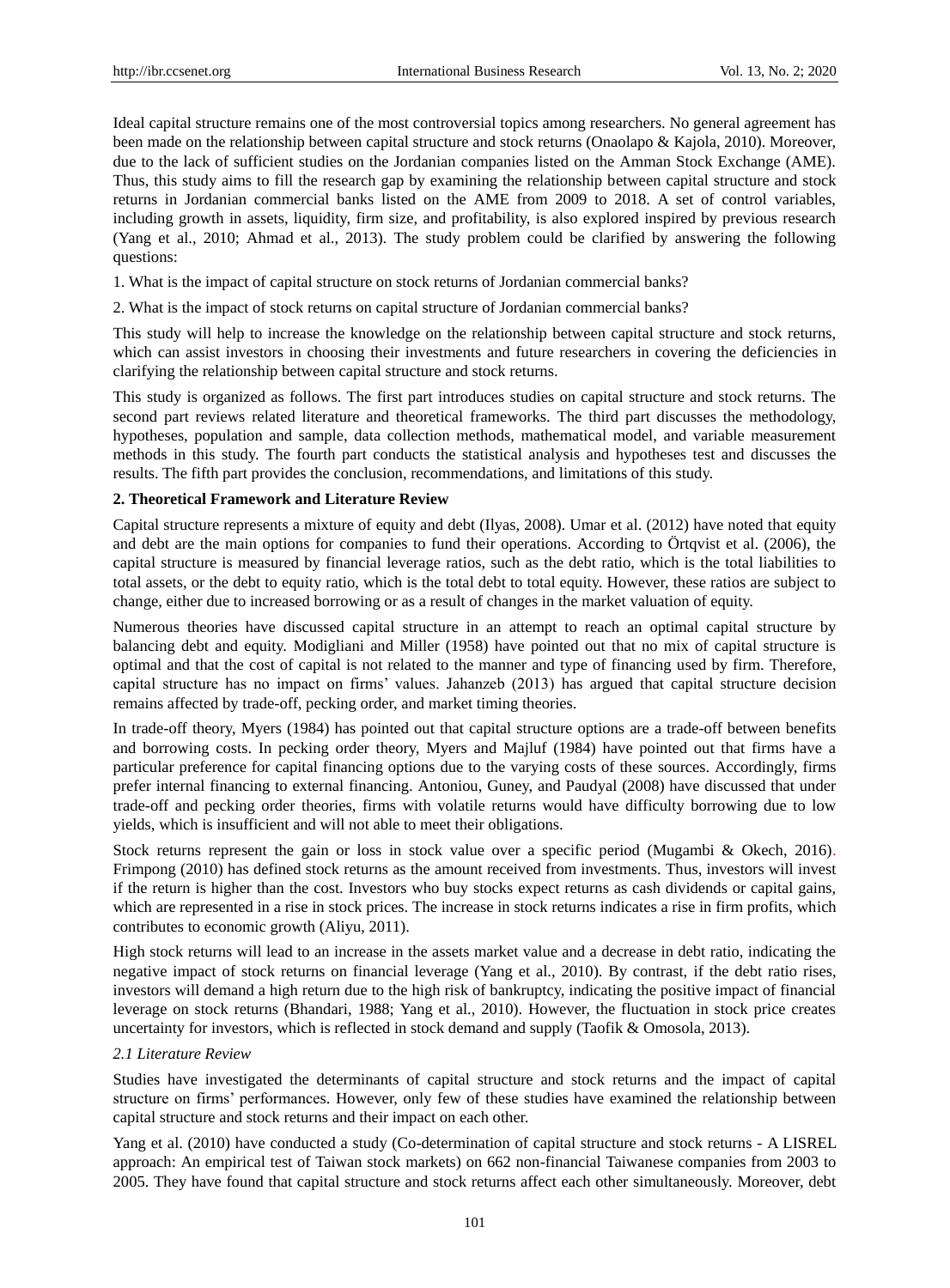ratio, profitability, and growth have a positive impact on stock returns; whereas, stock returns, profitability, and growth have negative impact on financial leverage.

Khan et al. (2013) have conducted a study (Impact of Capital Structure and Financial Performance on Stock Returns) on 69 Pakistani textile companies from 2003 to 2009 and concluded that the financial leverage positively affects stock returns.

Ahmad et al. (2013) have conducted a study (The Co-determinants of Capital Structure and Stock Returns: Evidence from the Karachi Stock Exchange) on 100 non-financial firms listed on the Karachi Stock Exchange from 2006 to 2010. They have found that financial leverage and stock returns affect each other negatively. Although profitability and growth have a positive effect and liquidity has a negative effect on stock returns, firm size does not affect stock returns. Firm size, profitability, and liquidity have a negative effect on financial leverage, whereas growth has a positive effect on financial leverage.

Al-Yahyaee et al. (2013) have conducted a study (Capital structure and stock returns: Evidence from an emerging market with unique financing arrangements) on listed firms on the Muscat Securities Market from 1989 to 2003. They have found that stock returns determine capital structure. Stock returns stimulate some of the issuance activities in firms in which managers use the issuance process to counter some of the mechanical impacts of stock returns.

Bergrren and Bergqvist (2014) have conducted a study (Capital Structure and Stock Returns-A study of the Swedish large-cap companies) on 50 Swedish firms from 2009 to 2013. They have found that growth, financial leverage, and liquidity have a positive impact on stock returns, whereas profitability has a negative impact on stock returns. Firm size has a significant impact on stock returns and financial leverage.

Gharaibeh (2014) have conducted a study (Capital structure, Liquidity, and Stock returns) on 15 industrial firms listed on the Amman Stock Exchange from 2009 to 2012. They have found that liquidity and capital structure have a weak negative effect on stock returns. Likewise, stock returns and liquidity have a weak negative effect on capital structure.

Acheampong et al. (2014) have conducted a study (The Effect of Financial Leverage and Market Size on Stock Returns on the Ghana Stock Exchange: Evidence from Selected Stocks in the Manufacturing Sector) on five industrial firms from 2006 to 2010. They have found that a statistically negative relationship exists between financial leverage and stock returns, whereas a statistically positive relationship exists between firm size and stock returns.

Al-Salamat and Mustafa (2016) have conducted a study (The Impact of Capital Structure on Stock Return: Empirical Evidence from Amman Stock Exchange) on all industrial firms listed on the Amman Stock Exchange from 2007 to 2014. They have found capital structure has a negative impact on stock returns, whereas stock liquidity and return on assets have a positive impact on stock returns.

Ali (2017) has conducted a study (Impact of Capital Structure on Stock Return in Oil & Gas Sector of Pakistan) on 10 oil and gas firms operating in Pakistan from 2005 to 2014. He has found that financial leverage has a positive impact on stock returns.

Aharon and Yagil (2019) have conducted a study (The Impact of Financial Leverage on the Variance of Stock Returns) on 182 American industrial firms from 2003 to 2007. They have found that stock returns are positively correlated with financial leverage.

To the best of our knowledge, only two existing studies have investigated Jordanian firms listed in the Amman Stock Exchange: Gharaibeh (2014) and Al-Salamat and Mustafa (2016).

This study differs from other studies as follows:

- 1. The period of the study was 2009–2018. Gharaibeh's (2014) study was from 2009 to 2012, whereas Al-Salamat and Mustafa's (2016) study was from 2007 to 2014.
- 2. With regard to study samples, all Jordanian commercial banks listed on the Amman Stock Exchange were covered in this study. Gharaibeh (2014) used a sample of 15 Jordanian industrial firms from different industrial sectors. Al-Salamat and Mustafa (2016) conducted their study on all Jordanian industrial firms listed on the Amman Stock Exchange.
- 3. With regard to study variables, capital structure and stock returns in this study are considered the dependent and independent variables, respectively, to determine their effects on each other. Moreover, some control variables are added in this study: profitability, firm size, asset growth, and liquidity for each model. Gharaibeh (2014) has used two independent variables, capital structure and liquidity, and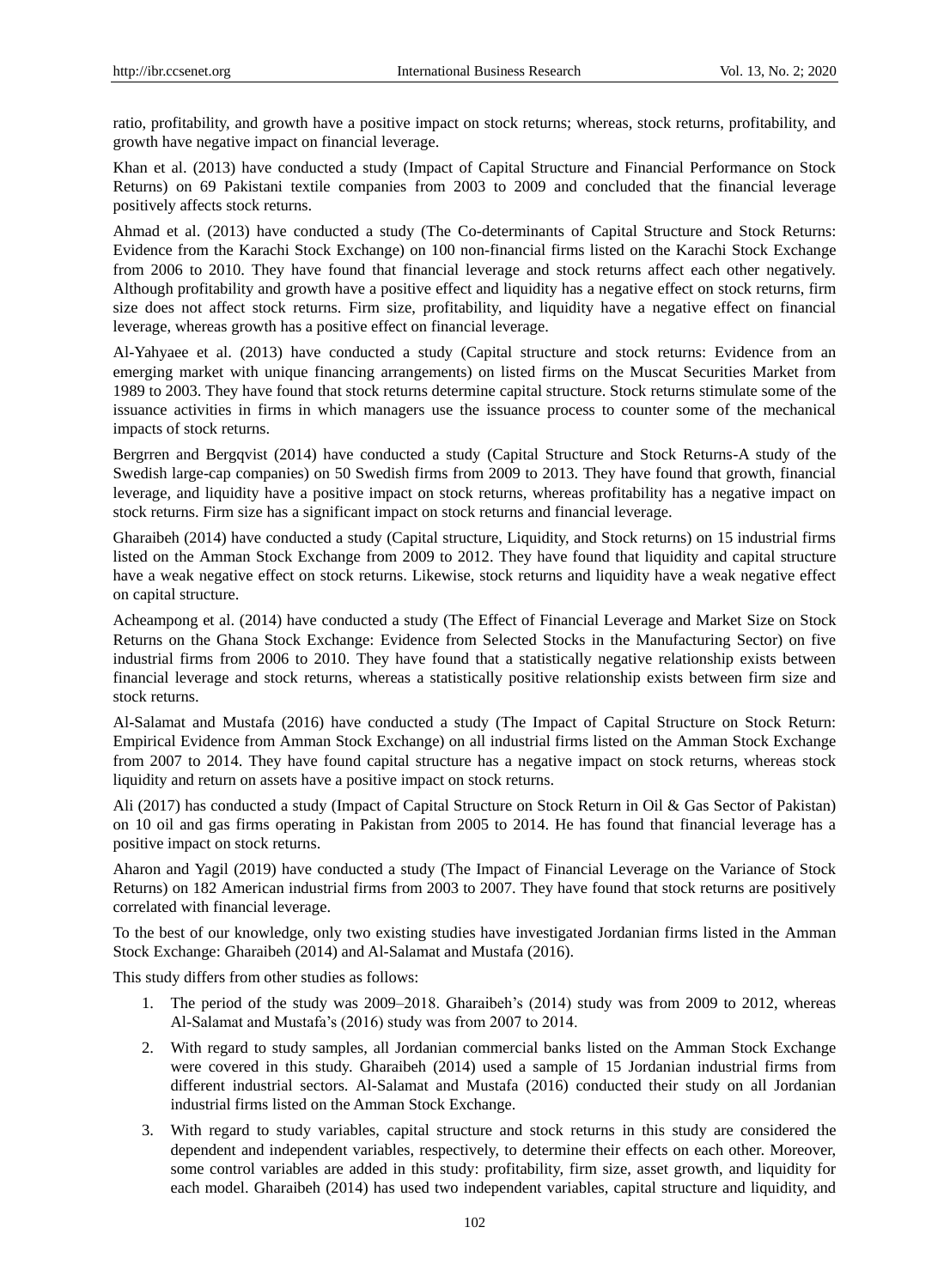one dependent variable, stock returns. Al-Salamat and Mustafa (2016) have used four independent variables, earnings per share, financial leverage, firm size, and stock liquidity, and one dependent variable, stock returns.

# *2.2 Study Variables*

*Stock returns*: Daferighe and Sunday (2012) have indicated that stock returns are usually measured by stock market indices, given that stocks performances are reflected by stock price volatility. High stock prices indicate a positive performance, whereas low stock prices indicate a negative performance. Yang et al. (2010) have indicated that the increase in stock returns leads to a higher market value of assets and a lower debt ratio. This result indicates the negative impact of stock returns on financial leverage.

*Financial leverage*: Several measures of financial leverage are used, including debt ratio, debt-to-equity ratio, and equity multiplier (Abor, 2005). The increase in financial leverage leads to a higher bankruptcy risk, and consequently, to higher required returns by investors on their stocks, indicating the positive impact of financial leverage on stock returns (Bhandari, 1988; Yang et al., 2010).

*Firm size*: Firm size is expressed by market value or total assets (Pervan & Visic, 2012). Trade-off theory has suggested that large firms will need more debt to fund their operations. Pecking order theory has indicated that large firms are turning to internal financing rather than external financing, resulting in a higher rate of return required by investors in small firms (Gallizo & Salvador, 2006).

*Profitability*: Pecking order theory has indicated that firms with high profits lead to a high rate of return on stocks, indicating the positive impact of profitability on stock returns. Trade-off theory has indicated a positive relationship between profitability and financial leverage. Previous studies (Yang et al., 2010; Chen & Chen, 2011) have pointed out the negative impact of profitability on financial leverage.

*Growth*: Chen and Chen (2011) have suggested that firms' growth leads to volatility in its value, leading to high risks and high rate of return required on stocks. This situation indicates a positive relationship between growth and stock returns.

*Liquidity*: Liquidity reflects firm's ability to meet its obligations on time. Brealey et al. (2011) have indicated that liquidity can be measured by several ratios such as current ratio, quick-acid ratio, and change in working capital. The firms must manage liquidity well to avoid any financial crisis and maximize their profits. Pecking order theory indicates a negative relationship between liquid assets and financial leverage. Trade-off theory suggests that firms with a high rate of liquid assets have higher borrowing capacity, given their ability to repay their liabilities. Thus, a positive relationship exists between liquidity and financial leverage. Previous studies (Yang et al., 2010; Chen & Chen, 2011) have also indicated a negative relationship between stock returns and liquidity.

## **3. Methodology**

## *3.1 Study Hypotheses*

 $H<sub>01</sub>$ : Capital structure has no statistically significant impact on stock returns of Jordanian commercial banks.

H02: Stock returns has no statistically significant impact on capital structure of Jordanian commercial banks.

- H03: Capital structure has no statistically significant impact on stock returns of Jordanian commercial banks in the presence of the controlled variables.
- H04: Stock returns has no statistically significant impact on capital structure of Jordanian commercial banks in the presence of the controlled variables.

## *3.2 Population and Sample*

The population used in this study includes all Jordanian banks listed on the Amman Stock Exchange. The study sample is composed of all 13 commercial banks listed in the Amman Stock Exchange from 2009 to 2018. Moreover, the following conditions must be observed in the study sample:

1. All necessary data are available to test the variables.

- 2. Banks that are not merged with other banks.
- 3. The end of the fiscal year on 31/12 of each year.
- 4. Financial reports of all banks are available.
- 5. Banks that have continued their listing in the Amman Stock Exchange.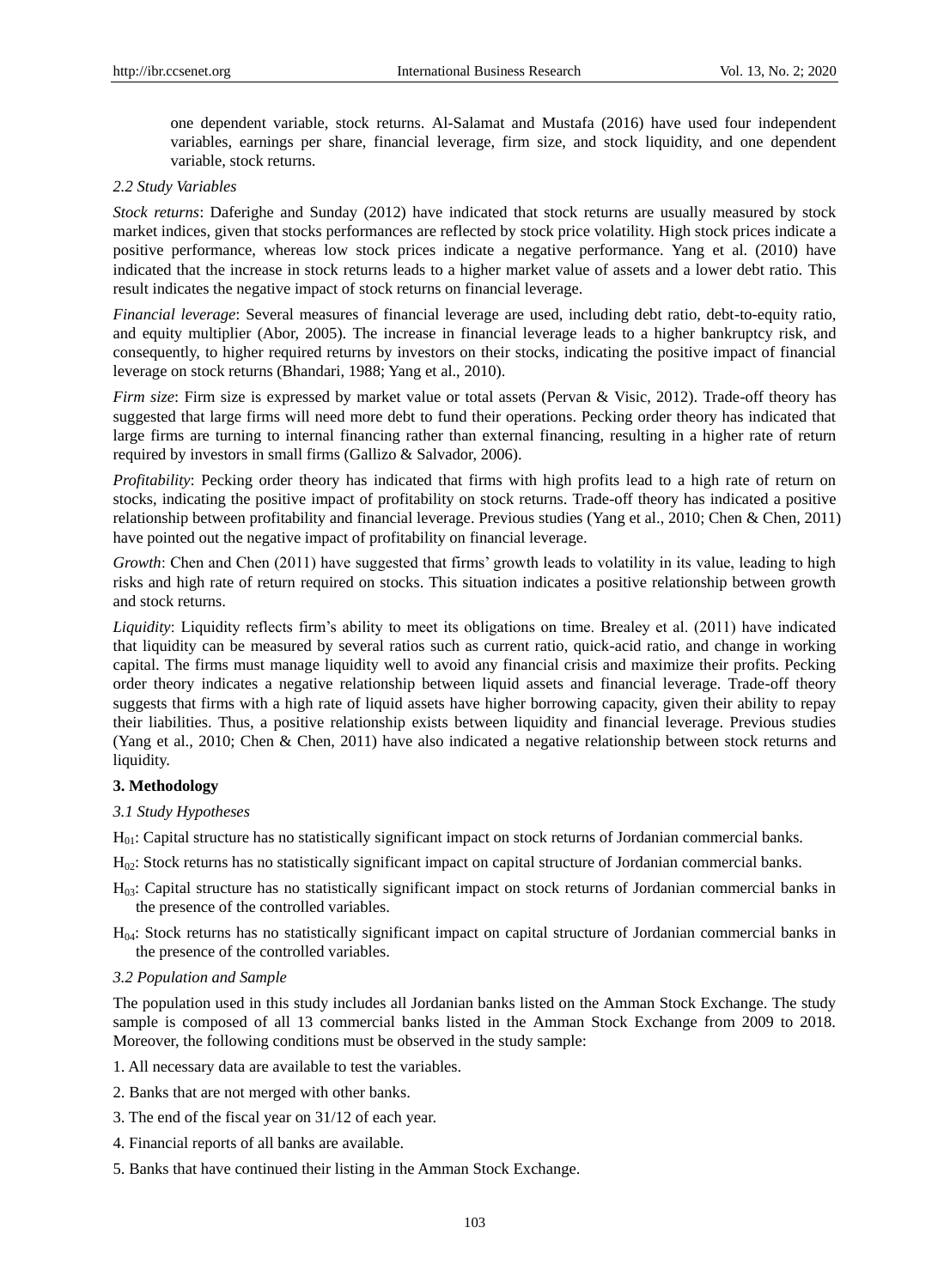All data are obtained from the Securities Depository Center and the banks' annual reports.

#### *3.3 Mathematical Model*

In line with previous studies (Yang et al., 2010; Chen & Chen, 2011; Ahmad et al., 2013) and the study hypotheses, the mathematical model is formulated as follows:

where

 $SR_{\Box\Box}$  = stock returns ratio for the fiscal year *i* for firm *t*;

LEV<sub>it</sub> = financial leverage ratio for the fiscal year *i* for firm *t*;

GRTH<sub>it</sub> = growth in assets for the fiscal year *i* for firm *t*;

 $LIQ_{it}$  = liquidity ratio for the fiscal year *i* for firm *t*;

PROF<sub>it</sub> = profitability ratio for the fiscal year *i* for firm *t*;

 $SZE_{it}$  = firm size for the fiscal year *i* for firm *t*;

 $e_{it}$  = error terms.

3.3.1 Measurement of Mathematical Model Variables

*Stock returns*: Based on previous studies (Ahmad et al., 2013; Acheampong, 2014), stock returns are measured according to the following formula:

SR = (SPit – SPit-1) / SPit-1 ………………………………….…., (5)

where

 $SP_{it}$  = closed stock price for the fiscal year *i* for firm *t*;

 $SP_{it-1}$  = closed stock price for the previous fiscal year *i* for firm *t*.

*Financial leverage*: Based on previous studies (Ahmad et al., 2013; Al-Salamat & Mustafa, 2016), financial leverage ratio is measured according to the following formula:

LEVit = TLit / TAit ……………………………………………., (6)

where

TL<sub>it</sub> = total liabilities for the fiscal year *i* for firm *t*;

TA $_{it}$  = total assets for the fiscal year *i* for firm *t*.

*Growth*: According to Ahmad et al. (2013), growth rate is measured by the growth rate of assets according to the following formula:

GRTH = (TAit – TAit-1) / TAit-1 …………………………..................., (7)

where

TA<sub>it</sub> = total assets for the fiscal year *i* for firm *t*;

 $TA_{it-1}$  = total assets for the previous fiscal year *i* for firm *t*.

*Liquidity*: According to Ahmad et al. (2013), liquidity ratio is measured according to the following formula: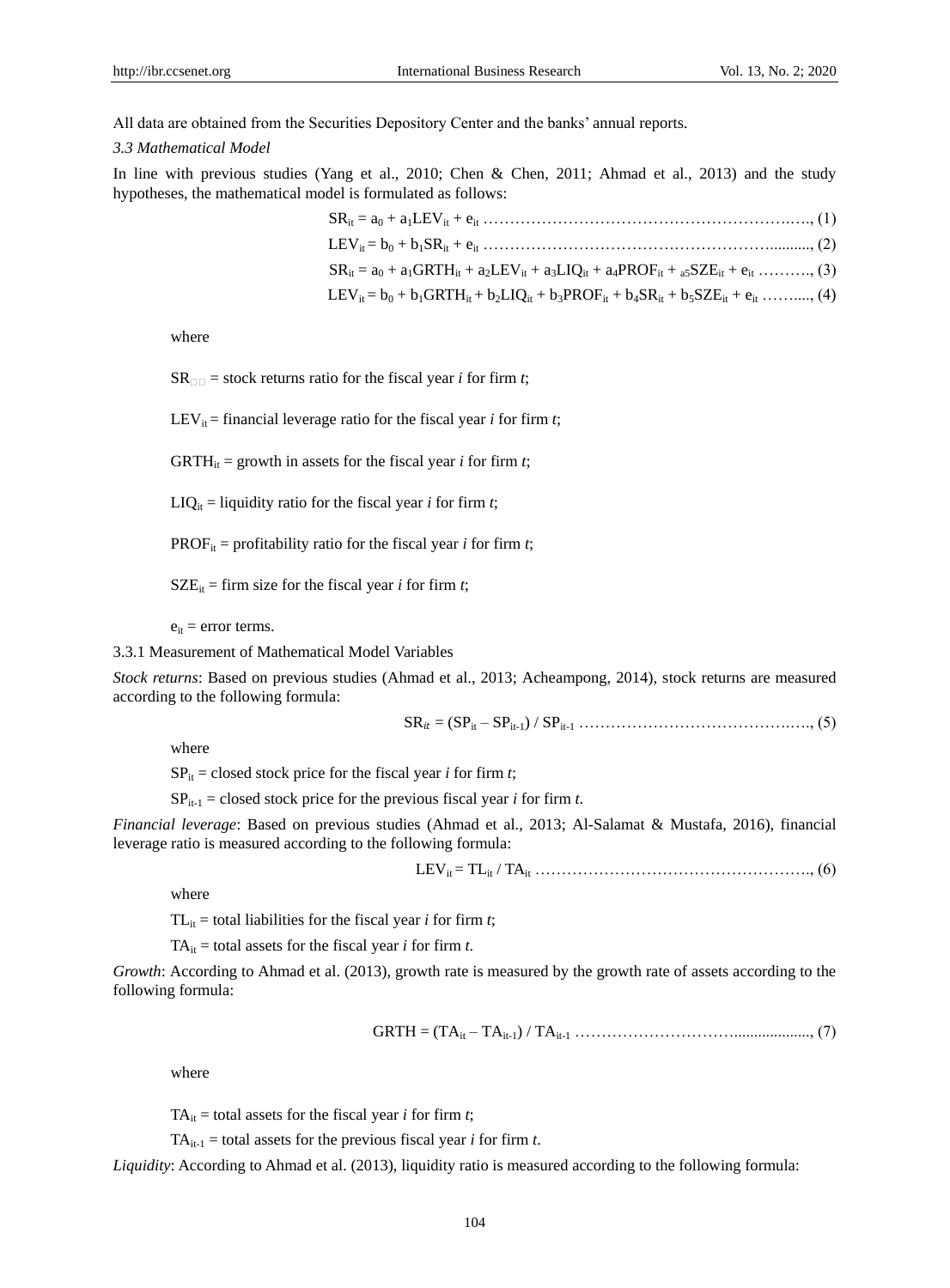LIQ = CAit / CLit………………………………................., (8)

where

 $CA<sub>it</sub> = current assets for the fiscal year *i* for firm *t*;$ 

 $CL<sub>it</sub> = current liabilities for the fiscal year *i* for firm *t*.$ 

*Profitability*: Based on previous studies (Ahmad et al., 2013; Al-Salamat & Mustafa, 2016), profitability ratio is measured according to the following formula:

PROF = NIit / TAit …………………………………….…., (9)

where

 $NI_{it}$  = net income for the fiscal year *i* for firm *t*;

TA $_{it}$  = total assets for the fiscal year *i* for firm *t*.

*Size*: According to Ahmad et al. (2013), firm size is measured according to the following formula:

SZE = In (TAit) … ……………………………………., (10)

where

 $In = natural logarithm$ ;

TA $_{it}$  = total assets for the fiscal year *i* for firm *t*.

## **4. Statistical Analysis**

Data variables are prepared for analysis by using Excel. Then, the e-views program is used to analyze the study data through several tests, wherein each test is suitable for its purpose. These tests are as follows:

- descriptive statistics, given the Mean and the Standard Deviation;
- multicollinearity test expressed as Durbin–Watson, in which multicollinearity problems exist if the correlation coefficient value is more than 70% (Drury, 2008);
- correlation tests that measure the strength and direction of the relationship among variables using the Pearson Correlation Matrix; and
- simple and multiple linear regression analysis tests to study the effect of independent variables on the dependent variables.

#### *4.1 Descriptive Statistical Analysis*

Table 1 shows the Mean and the Standard Deviation for all study variables included in the regression model for the entire sample.

|           | <b>SZE</b> | <b>SR</b>   | <b>PROF</b> | LIO      | $E$ V    | <b>GRTH</b> |
|-----------|------------|-------------|-------------|----------|----------|-------------|
| Mean      | 9.321676   | $-0.036493$ | 0.012175    | 0.309854 | 66.15577 | 0.0754      |
| Std. Dev. | 0.419793   | 0.160729    | 0.004834    | 0.080964 | 35.97897 | 0.09866     |

Table 1. Descriptive statistics of the study variables

Table 1 shows that financial leverage has the highest Mean and Standard Deviation. The Mean of financial leverage is 66.15577, indicating a high percentage of financial leverage in Jordanian commercial banks. The Standard Deviation of financial leverage is 35.97897, indicating a high rate of variance in the financial leverage of Jordanian commercial banks.

Stock returns have the lowest Mean (0.036493), indicating a decrease in the stock returns of Jordanian commercial banks. The Standard Deviation of stock returns is 0.160729, indicating a low variation in the rates of return for stocks in Jordanian commercial banks.

Profitability has the lowest Standard Deviation of 0.004834, indicating a low variation in the profitability of Jordanian commercial banks. The Mean of profitability is 0.012175, indicating a decrease in the profitability in Jordanian commercial banks.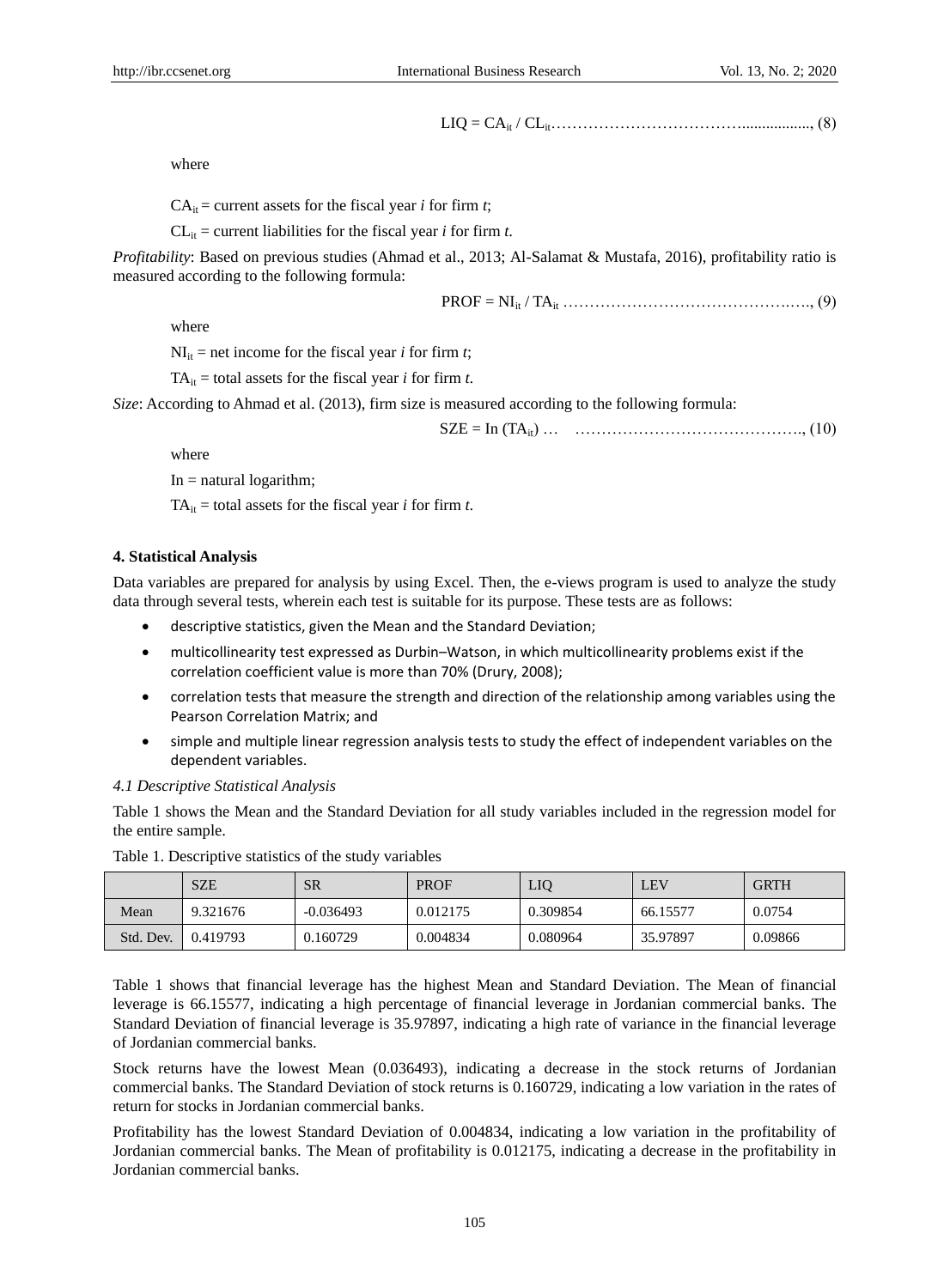With regard to firm size, the Mean is 9.32 and the Standard Deviation is 0.419, indicating a variation in the sizes of the assets of Jordanian commercial banks. This finding suggests that small and large banks are present in the study sample.

# *4.2 Correlation Analysis*

To verify that multicollinearity is not a problem among the study variables, the Pearson correlation matrix is used. The results of the correlation analysis process for the study variables during the study period (2009–2018) are shown in Table 2.

|             | <b>SZE</b> | <b>SR</b> | <b>PROF</b> | LIQ    | <b>LEV</b> | <b>GRTH</b> |
|-------------|------------|-----------|-------------|--------|------------|-------------|
| <b>SZE</b>  |            |           |             |        |            |             |
| <b>SR</b>   | 0.0411     |           |             |        |            |             |
| <b>PROF</b> | 0.0432     | 0.3074    |             |        |            |             |
| LIQ         | 0.3720     | $-0.0694$ | 0.1580      |        |            |             |
| <b>LEV</b>  | $-0.1247$  | 0.0029    | $-0.0136$   | 0.1031 |            |             |
| <b>GRTH</b> | $-0.2693$  | 0.0762    | $-0.0996$   | 0.0892 | 0.1358     |             |

Table 2. Pearson correlation among variables

As shown in Table 2, the highest correlation is 37.2% between liquidity and firm size. According to Drury (2008), if the correlation coefficient value is less than 70%, multicollinearity is not a problem among the study variables.

Stock returns have a weak positive relationship with financial leverage, size, profitability, and growth, whereas a weak negative correlation with liquidity.

Leverage has a weak positive relationship with stock returns, liquidity, and growth, whereas a weak negative correlation with size and profitability.

As shown in Table 2, firm size has a weak positive relationship with stock returns, profitability, and liquidity, whereas a weak negative correlation with financial leverage and growth.

The results also show that profitability has a weak positive relationship with stock returns, liquidity, and size, whereas a weak negative correlation with financial leverage and growth.

Liquidity has a weak positive relationship with financial leverage, growth, size, and profitability, whereas a weak negative correlation with stock returns.

Growth has a weak positive relationship with stock returns, liquidity, and leverage, whereas a weak negative correlation with size and profitability.

# *4.3 Hypotheses test*

Simple and multiple linear regressions are applied to test the study hypotheses, given that this study has relied on the value of the prob. to accept or reject the hypothesis. Thus, if the value of prob. is less than 0.05, then the alternative hypothesis is accepted and the null hypothesis is rejected. The *R*-square value is also used to show the powers of the independent variables to explain the change in the dependent variables.

H01: Capital structure has no statistically significant impact on stock returns of Jordanian commercial banks listed on the Amman Stock Exchange.

Table 3 shows the results of the simple linear regression of equation (1), which represents the first null hypothesis as follows:

SRit = a<sup>0</sup> + a1LEVit + eit……………………………………….…. (1)

| Model                                                                                                                     | (Constant) | LEV    |  |  |  |
|---------------------------------------------------------------------------------------------------------------------------|------------|--------|--|--|--|
| Coefficients                                                                                                              | $-1.037$   | 0.0151 |  |  |  |
| t-stat.                                                                                                                   | $-2.213$   | 2.1365 |  |  |  |
| Prob.                                                                                                                     | 0.0290     | 0.0349 |  |  |  |
| Notes: implies Significance at level of 5 %; $R^2$ =0.483; Adj. $R^2$ =0.376; F-stat. =4.547; D.W. = 2.01; F-prob. =0.000 |            |        |  |  |  |

Table 3. Result of the simple linear regression based on equation (1)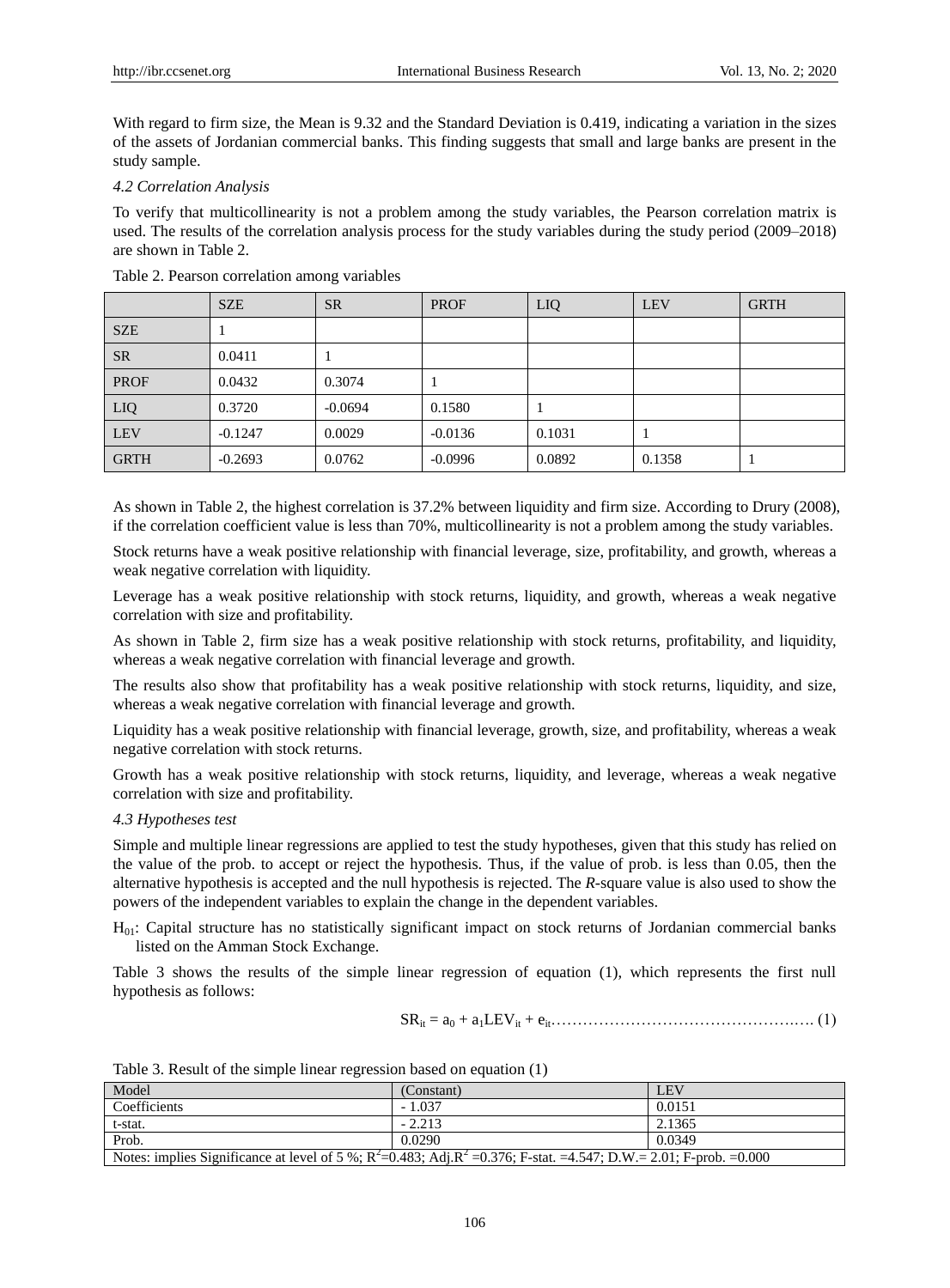The results in Table 3 show that the correlation coefficient between the independent variable represented by financial leverage and the dependent variable represented by stock returns is 0.0151 and the prob. is 0.0349. These findings suggest the positive impact of financial leverage on stock returns. In other words, every increase in financial leverage by 1% will lead to a rise in stock returns by 0.0151%. Firms with high financial leverage will face the risk of bankruptcy, encouraging investors to demand a high return on stocks. This result is consistent with previous studies (Khan et al., 2013; Bergrren & Bergqvist, 2014; Ali, 2017). However, this result is also inconsistent with other studies (Ahmad et al., 2013; Acheampong, 2014; Gharaibeh, 2014; Al-Salamat & Mustafa, 2016).

The value of *t*-stat is 2.1365, which is greater than 2. This finding indicates that Jordanian commercial banks are trying to maintain low levels of financial leverage to avoid the increase in risks (Acheampong, 2014).

The results also show that the value of R2 is 0.483, indicating the ability of the independent variable represented by financial leverage to explain the changes in the dependent variable represented by stock returns by 48.3%.

The value of the Durbin–Watson coefficient is 2.01, confirming that no multicollinearity problem exists among the study variables (Drury, 2008).

Given that the value of prob. is less than 0.05, we have rejected the first null hypothesis and accepted the alternative one, indicating the statistically significant impact of capital structure on stock returns for Jordanian commercial banks.

 $H<sub>02</sub>$ : Stock returns has no statistically significant impact on capital structure of Jordanian commercial banks listed on the Amman Stock Exchange.

Table 4 represents the results of the simple linear regression of equation (2), which represents the second null hypothesis as follows:

$$
LEV_{it} = b_0 + b_1 SR_{it} + e_{it} \dots \qquad \qquad \dots \dots \dots \dots \dots \dots \dots \dots \dots \dots \dots \dots \dots \tag{2}
$$

Table 4. Result of the simple linear regression based on equation (2)

| Model                                                                                                                       | (Constant) | <b>SR</b> |  |  |  |
|-----------------------------------------------------------------------------------------------------------------------------|------------|-----------|--|--|--|
| Coefficients                                                                                                                | 66.254     | 2.7039    |  |  |  |
| t-stat.                                                                                                                     | 425.398    | 2.1365    |  |  |  |
| Prob.                                                                                                                       | 0.000      | 0.0349    |  |  |  |
| Notes: implies Significance at level of 5 %; $R^2$ =0.998; Adj, $R^2$ =0.997; F-stat. =2634.24; D.W.= 0.633; F-prob. =0.000 |            |           |  |  |  |

The results presented in Table 4 show that the correlation coefficient between the independent variable represented by stock returns and the dependent variable represented by financial leverage is 2.7039 and the prob. is 0.0349. These results indicate the positive impact of stock returns on financial leverage. The high stock returns encourage investors to invest in the stocks of firms. Therefore, firms will resort to debt to fund their operations to achieve more stock returns. This result is contradicting with the results of previous studies (Yang et al., 2010; Ahmad et al., 2013; Acheampong, 2014; Gharaibeh, 2014).

The *t*-stat is greater than 2, given that its value has reached 2.1365. This finding indicates a decrease in stock returns of Jordanian commercial banks (Acheampong, 2014).

 $R<sup>2</sup> = 0.998$ , indicating the powers of the independent variable represented by stock returns to explain the changes in the dependent variable represented by financial leverage by 99.8%.

The value of the Durbin–Watson coefficient is 0.633, confirming that no multicollinearity problem exists among the study variables (Drury, 2008).

Given that the value of prob. is less than 0.05, we have rejected the second null hypothesis and accepted the alternative one, indicating a statistically significant impact of stock returns on capital structure of Jordanian commercial banks.

H03: Capital structure has no statistically significant impact on stock returns of Jordanian commercial banks listed on the Amman Stock Exchange in the presence of the controlled variables.

Table 5 shows the results of the multiple linear regression of equation (3), which represents the third null hypothesis as follows:

$$
SR_{it} = a_0 + a_1 GRTH_{it} + a_2 LEV_{it} + a_3 LIQ_{it} + a_4 PROF_{it} + a_5 SZE_{it} + e_{it}
$$
 (3)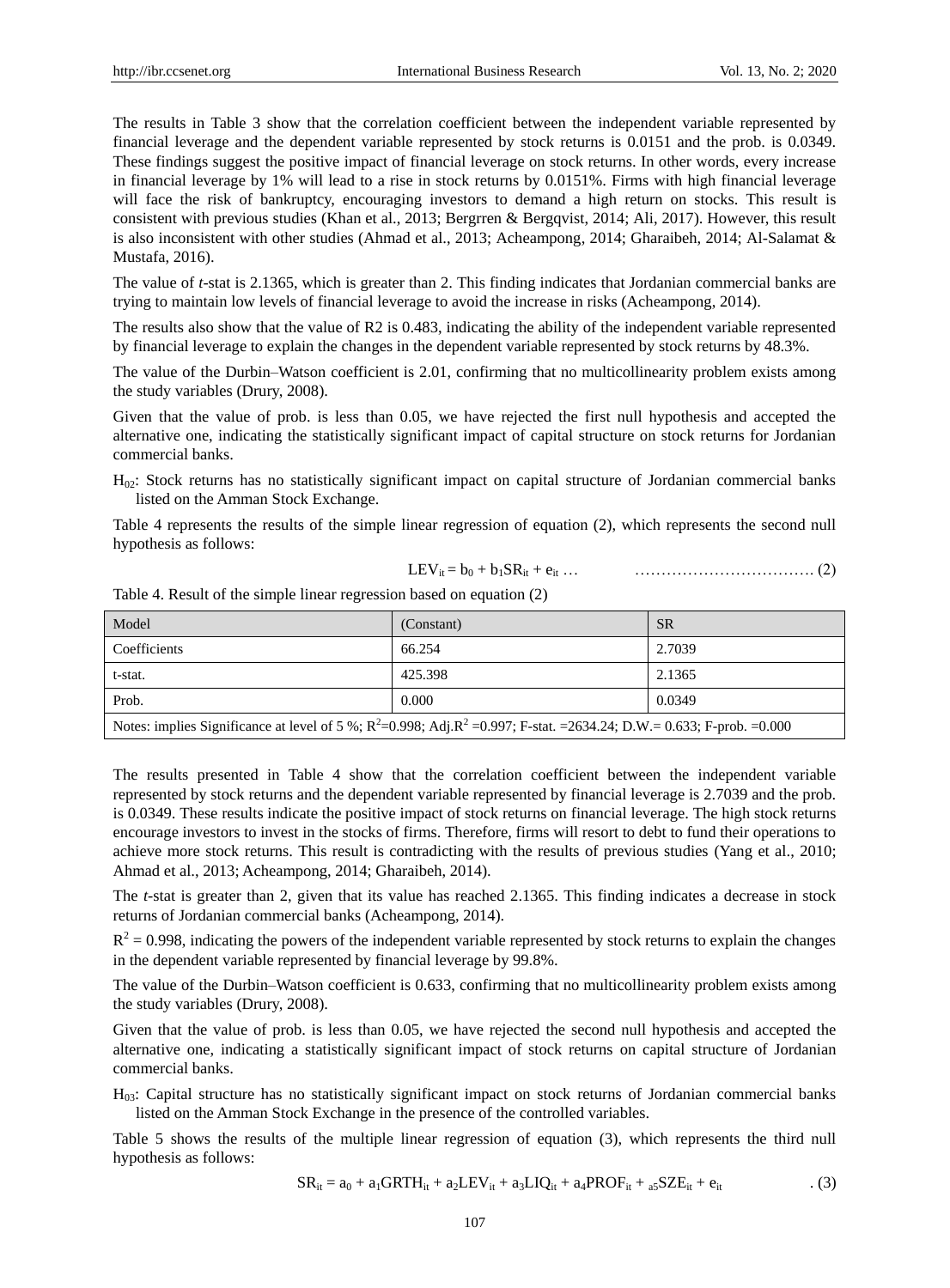| Model                                                                                                                    | (Constant) | <b>GRTH</b> | <b>LEV</b> | <b>LIO</b> | <b>PROF</b> | <b>SZE</b> |
|--------------------------------------------------------------------------------------------------------------------------|------------|-------------|------------|------------|-------------|------------|
| Coefficients                                                                                                             | $-1.4129$  | 0.0834      | 0.0194     | $-0.0361$  | 12.2479     | $-0.0058$  |
| t-stat.                                                                                                                  | $-0.8275$  | 0.5685      | 1.9240     | $-0.1722$  | 3.3691      | $-0.0259$  |
| Prob.                                                                                                                    | 0.4098     | 0.5709      | 0.0571     | 0.8636     | 0.0011      | 0.9794     |
| Notes: implies Significance at level of 5 %; $R^2$ =0.535; Adj. $R^2$ =0.417; F-stat. =4.560; D.W.= 2.17; F-prob. =0.000 |            |             |            |            |             |            |

Table 5. Result of the multiple linear regression based on equation (3)

Table 5 shows that the correlation coefficient value between growth and stock returns is 0.0834 and prob. is 0.5709, indicating the positive impact of growth on stock returns. This result may also indicate that growing firms' stocks are more valuable to investors, given that they expect to obtain a high future return from these stocks. Investors' expectations will lead to higher demand and increase in firms' market value compared with their book value. These findings are consistent with previous studies (Yang et al., 2010; Ahmad et al., 2013; Bergrren & Bergqvist, 2014).

The correlation coefficient value between financial leverage and stock returns is 0.0194 and the prob is 0.0571, confirming the positive impact of financial leverage on stock returns, despite the presence of controlled variables. These findings are consistent with previous studies (Khan et al., 2013; Bergrren & Bergqvist, 2014; Ali, 2017). However, these finding are also contradicting with other studies (Ahmad et al., 2013; Acheampong, 2014; Gharaibeh, 2014; Al-Salamat & Mustafa, 2016).

The correlation coefficient value between liquidity and stock returns is 0.0361 and the prob. is 0.8636, indicating the negative impact of liquidity on stock returns. Thus, the stocks of high liquidity firms had a low return as a result of low-level risks to which firms may be exposed. These findings are consistent with previous studies (Ahmad et al., 2013; Gharaibeh, 2014). However, these findings are also contradicting with other studies (Bergrren & Bergqvist, 2014; Al-Salamat & Mustafa, 2016).

The correlation coefficient value between profitability and stock returns is 12.24 and the prob. is 0.0011, showing the positive impact of profitability on stock returns. Firms with high profitability present a high stock return. Therefore, investors prefer to hold these stocks to obtain a high return. These findings are consistent with previous studies (Yang et al., 2010; Ahmad et al., 2013) but are inconsistent with the results of one study (Bergrren & Bergqvist, 2014).

The correlation coefficient value between firm size and stock returns is 0.0058 and the prob. is 0.9794, indicating the negative impact of firm size on stock returns. The possible reason for this result is the higher risks experienced by large firms than that of small firms. The larger the size of a firm, the higher its risks; leading to a decrease in stock returns. This finding is consistent with one study (Bergrren & Bergqvist, 2014), but it conflicts with other previous studies (Ahmad et al., 2013; Acheampong, 2014).

The results also show that the  $R^2$  value is 0.535, showing the ability of the independent variables represented by growth, financial leverage, liquidity, profitability, and firm size to explain the changes in the dependent variable represented by stock returns by 53.5%.

The value of the Durbin–Watson coefficient is 2.17, confirming that no multicollinearity problem exists among the study variables (Drury, 2008).

Based on the previous results and given that the prob. for the independent variables reached 0.000, we have rejected the third null hypothesis and accepted the alternative one that shows a statistically significant impact of financial leverage on stock returns of Jordanian commercial banks listed on the Amman Stock Exchange in the presence of the controlled variables.

H04: Stock returns has no statistically significant impact on capital structure of Jordanian commercial banks listed on the Amman Stock Exchange in the presence of the controlled variables.

Table 6 represents the results of the multiple linear regression of equation (4), which represents the fourth null hypothesis as follows:

 $LEV_{it} = b_0 + b_1GRTH_{it} + b_2LIQ_{it} + b_3PROF_{it} + b_4SR_{it} + b_5SZE_{it} + e_{it}$  ………. (4)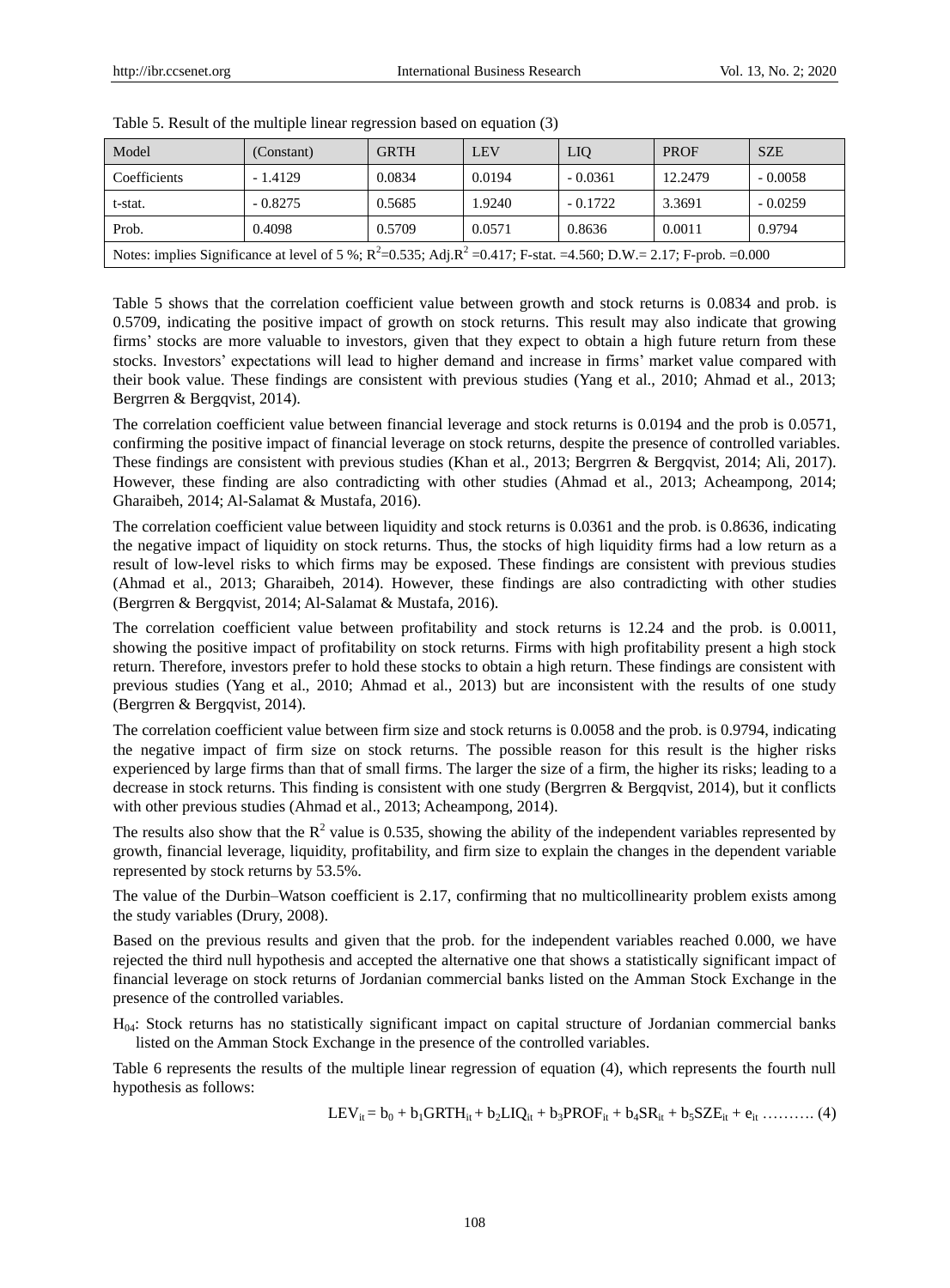| Model                                                                                                                      | (Constant) | <b>GRTH</b> | <b>LIO</b> | <b>PROF</b> | <b>SR</b> | <b>SZE</b> |
|----------------------------------------------------------------------------------------------------------------------------|------------|-------------|------------|-------------|-----------|------------|
| Coefficients                                                                                                               | $-73.6299$ | $-2.1550$   | $-4.2632$  | $-84.0730$  | 1.7834    | 15.2717    |
| t-stat.                                                                                                                    | $-5.005$   | 1.3908      | 1.9655     | $-2.3531$   | 1.9240    | 9.7452     |
| Prob.                                                                                                                      | 0.000      | 0.1243      | 0.0324     | 0.0205      | 0.0571    | 0.000      |
| Notes: implies Significance at level of 5 %; $R^2$ =0.999; Adj. $R^2$ =0.9989; F-stat. =4653.9; D.W.= 0.92; F-prob. =0.000 |            |             |            |             |           |            |

Table 6. Result of the multiple linear regression based on equation (4)

The results in Table 6 indicate that the correlation coefficient value between growth and financial leverage is 2.1550, and the prob. is 0.1243, showing the negative impact of growth on financial leverage. Thus, high-growth firms prefer to rely on their internal sources to fund their operations rather than resorting to debt. These findings are consistent with Yang et al. (2010) but are inconsistent with Ahmad et al. (2013).

The results show that the correlation coefficient value between liquidity and financial leverage is 4.2632 and the prob. is 0.0324, indicating the negative impact of liquidity on financial leverage. Thus, firms with high liquidity will rely on their internal sources instead of debt to fund their operations. These findings are consistent with previous studies (Ahmad et al., 2013; Gharaibeh, 2014).

The results also show that the correlation coefficient value between profitability and financial leverage is 84.0730 and the prob. is 0.0205, indicating the negative impact of profitability on financial leverage. Thus, high-profit firms do not prefer debt financing, given that they have sufficient funds to finance their operations. These findings are consistent with previous studies (Yang et al., 2010; Ahmad et al., 2013).

The results show that the correlation coefficient value between stock returns and financial leverage is 1.7834 and the prob. is 0.057, confirming the positive impact of stock returns on financial leverage, despite the presence of controlled variables. These findings are contradicting with previous studies (Yang et al., 2010; Ahmad et al., 2013; Acheampong, 2014; Gharaibeh, 2014).

The results also indicate that the correlation coefficient value between firm size and financial leverage is 15.2717 and the prob. is 0.000, indicating the positive impact of firm size on financial leverage. Thus, the more the firm grows bigger, the more money it needs to fund its operations, which will encourage firms to resort to debt. This finding is consistent with Bergrren and Bergqvist (2014) but is inconsistent with Ahmad et al. (2013).

The results also show that the value of  $R^2$  is 0.999, indicating the power of the independent variables represented by growth, liquidity, profitability, stock returns, and firm size to explain the changes in the dependent variable represented by financial leverage by 99.9%.

The value of the Durbin–Watson coefficient is 0.92, confirming that no multicollinearity problem exists between the study variables (Drury, 2008).

Based on the previous results and given that the prob. for the independent variables reached 0.000, we have rejected the fourth null hypothesis and accepted the alternative one, which indicates a statistically significant impact of stock returns on financial leverage of Jordanian commercial banks listed on the Amman Stock Exchange, despite the presence of the controlled variables.

# **5. Conclusion**

The study has aimed to analyze the relationship between capital structure and stock returns of Jordanian banks listed on the Amman Stock Exchange from 2009 to 2018. A sample of 13 commercial banks is chosen from 16 banks. By the use of an e-views program, descriptive analysis, and correlation analysis, a linear regression analysis is conducted to determine the impact of capital structure as measured by financial leverage as an independent variable on stock returns as a dependent variable. A simple linear regression analysis is also conducted to determine the impact of stock returns as an independent variable on capital structure as a dependent variable. Then, several controlled variables are added, namely, growth in assets, liquidity, firm size, and profitability for each of the two previous equations.

This study has found that growth has a positive impact on stock returns. This finding suggests that the stocks of growing firms are valuable to investors, given that they expect to obtain a high future return from these stocks. Investors' expectations will lead to a higher demand for these stocks, which will also lead to an increase in firms' market value compared with their book value. These findings are consistent with previous studies (Yang et al., 2010; Ahmad et al., 2013; Bergrren & Bergqvist, 2014).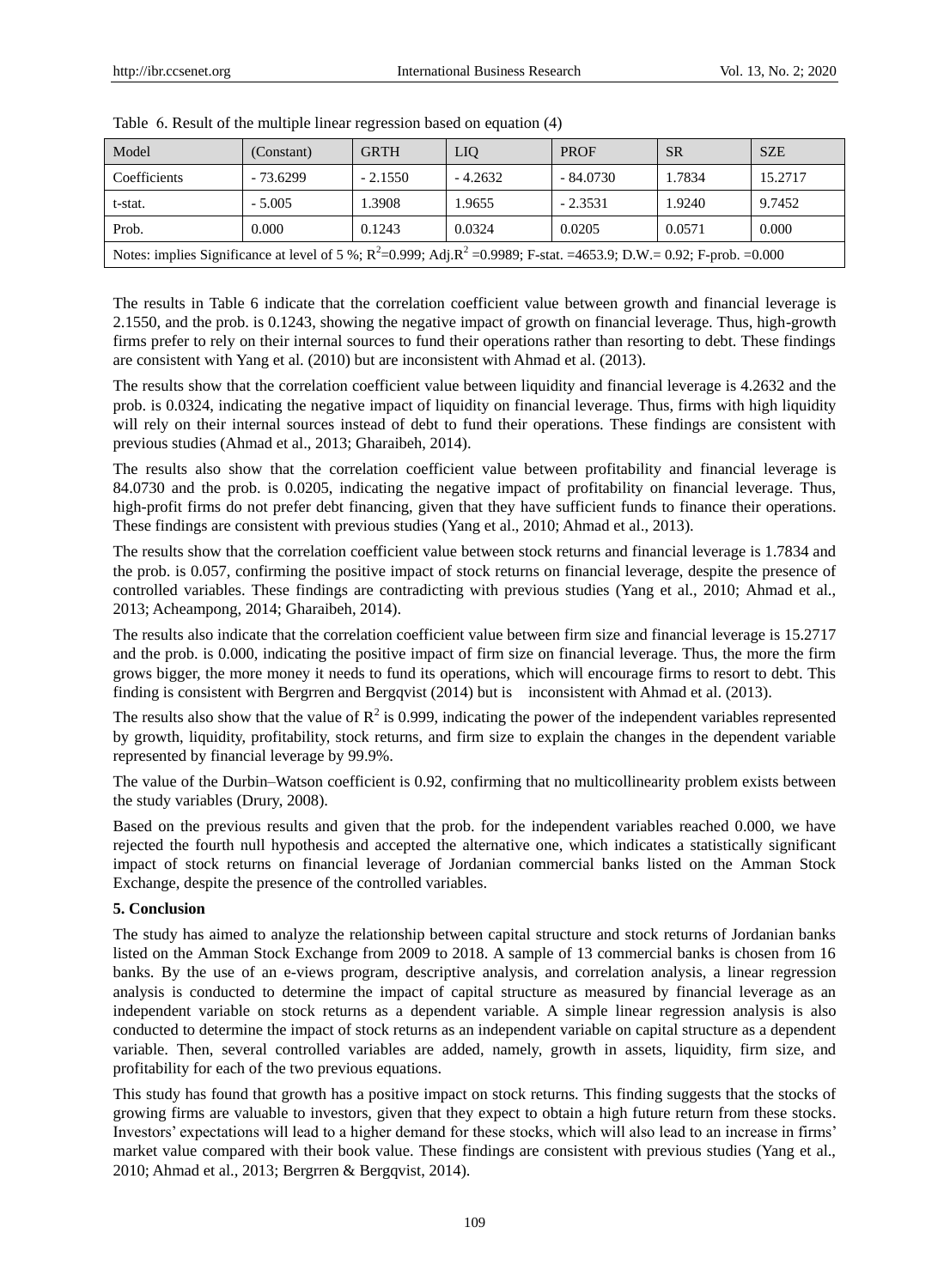This study has found that financial leverage has a positive impact on stock returns, despite the presence of controlled variables. This result is consistent with previous studies (Khan et al., 2013; Bergrren & Bergqvist, 2014; Ali, 2017) but is inconsistent with other studies (Ahmad et al., 2013; Acheampong, 2014; Gharaibeh, 2014; Al-Salamat & Mustafa, 2016).

Liquidity has a negative impact on stock returns. Thus, the stocks of high liquidity firms indicate a low return as a result of low risks experienced by such firms. These findings are consistent with previous studies (Ahmad et al., 2013; Gharaibeh, 2014) but are inconsistent with other studies (Bergrren & Bergqvist, 2014; Al-Salamat & Mustafa, 2016).

Profitability has a positive impact on stock returns. Firms with high profitability present a high stock return. Therefore, investors prefer to hold these stocks to obtain a high return in the future. These findings are consistent with previous studies (Yang et al., 2010; Ahmad et al., 2013) but are inconsistent with one study (Bergrren & Bergqvist, 2014).

Firm size has a negative impact on stock returns, given that high risks are more likely to be experienced by large firms than small firms. Thus, the larger the size of a firm, the higher possible risks a firm may experience, which leads to a decrease in stock returns. These findings are consistent with one study (Bergrren & Bergqvist, 2014) but are inconsistent with other previous studies (Ahmad et al., 2013; Acheampong, 2014).

Growth has a negative impact on financial leverage. High-growth firms prefer to rely on their internal sources to fund their operations rather than resorting to debt. This finding is consistent with Yang et al. (2010) but inconsistent with Ahmad et al. (2013).

Likewise, liquidity has a negative impact on financial leverage. Thus, firms with high liquidity will rely on their internal sources instead of debt to fund their operations. This finding is consistent with previous studies (Ahmad et al., 2013; Gharaibeh, 2014).

Profitability has a negative impact on financial leverage. This finding suggests that high-profit firms do not prefer debt financing, given that they have sufficient funds to finance their operations. This result is consistent with previous studies (Yang et al., 2010; Ahmad et al., 2013).

By contrast, stock returns have a positive impact on financial leverage, despite the presence of controlled variables. This finding is inconsistent with previous studies (Yang et al., 2010; Ahmad et al., 2013; Acheampong, 2014; Gharaibeh, 2014).

Likewise, firm size has a positive impact on financial leverage. Thus, the more the firm grows bigger, the more money it needs to fund its operations. Firms will be encouraged to resort to debt. These findings are consistent with Bergrren and Bergqvist (2014) but are inconsistent with Ahmad et al. (2013).

Based on the results of this study, we offer the following recommendation:

1. Jordanian commercial banks must decrease the financial leverage in their capital structure to achieve a higher return on their stocks.

2. Banks must manage their profits efficiently to increase their stock returns.

3. Future research needs to add more control variables such as market returns, interest rates, taxes, and macroeconomic variables including inflation, GDP growth, and monetary policy.

The limitations of this study are as follows. This study is limited to Jordanian commercial banks listed on the Amman Stock Exchange. Thus, generalizing the results to other commercial banks in other countries is unlikely. This study is also limited to the period of 2009–2018. Results could not be adopted for other periods, given that they could change as the period changes. Finally, the study is limited to several control variables, namely, firm size, profitability, growth, and liquidity. Results can change if other control variables are added or one of the control variables is omitted.''

## **References**

- Abor, J. (2005). The effect of capital structure on profitability: An empirical analysis of listed firms in Ghana. *Journal of Risk Finance*, *6*(5), 438-445.<https://doi.org/10.1108/15265940510633505>
- Acheampong, P., Agalega, E., & Shibu, A. K. (2014). The Effect of Financial Leverage and Market Size on Stock Returns on the Ghana Stock Exchange: Evidence from Selected Stocks in the Manufacturing Sector. *International Journal of Financial Research*, *5*(1), 125-134. https://doi.org/10.5430/ijfr.v5n1p125
- Aharon, D. Y., & Yagil, Y. (2019). The Impact of Financial Leverage on the Variance of Stock Returns. *International Journal of Financial Studies*, *7*(1), 1-18.<https://doi.org/10.3390/ijfs7010014>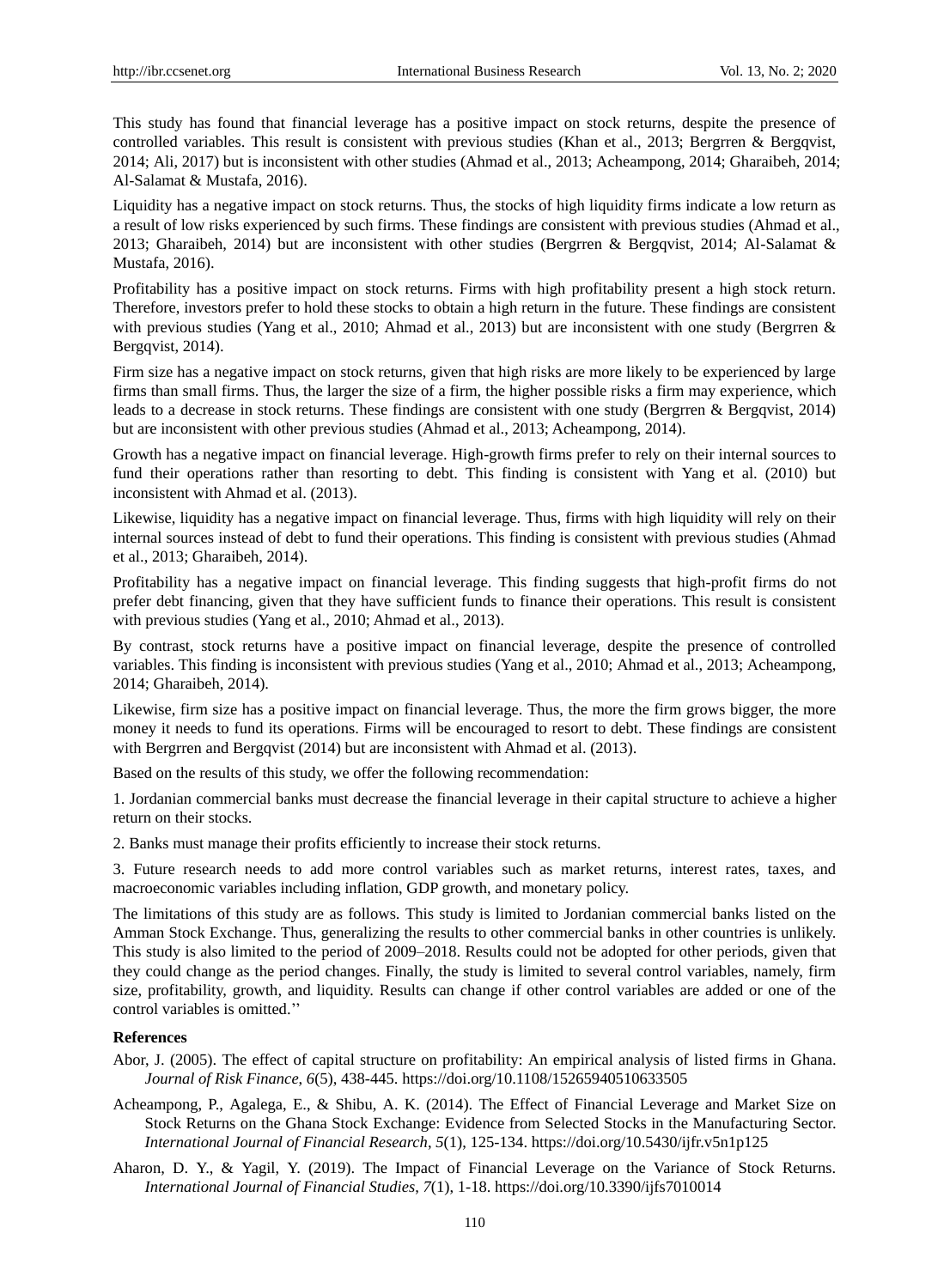- Ahmad, H., Fida, B. A., & Zakaria, M. (2013). The Co-determinants of Capital Structure and Stock Returns: Evidence from the Karachi Stock Exchange. *The Lahore Journal of Economics*, *18*(1), 81-92. <https://doi.org/10.35536/lje.2013.v18.i1.a4>
- Ali, S. (2017). Impact of Capital Structure on Stock Return in Oil & Gas Sector of Pakistan. *Journal of Energy Technologies and Policy*, *7*(4), 12-20. Retrieved from <https://www.iiste.org/Journals/index.php/JETP/article/view/36613>
- Aliyu, S. U. R. (2011). Does inflation has an impact on Stock Returns and Volatility? Evidence from Nigeria and Ghana. *Applied Financial Economics*, *22*(6), 427-435.<https://doi.org/10.1080/09603107.2011.617691>
- Al-Salamat, W., & Mustafa, H. (2016). The Impact of Capital Structure on Stock Return: Empirical Evidence from Amman Stock Exchange. *International Journal of Business and Social Science, 7*(9), 183-196. Retrieved from [http://ijbssnet.com/journals/Vol\\_7\\_No\\_9\\_September\\_2016/19.pdf](http://ijbssnet.com/journals/Vol_7_No_9_September_2016/19.pdf)
- Al-Yahyaee, K., Pham, T., & Walter, T. (2013). Capital structure and stock returns: Evidence from an emerging market with unique financing arrangements. *Applied Financial Economics*, *23*(14), 1197-1203. <https://doi.org/10.1080/09603107.2013.799754>
- Antoniou, A., Guney, Y., & Paudyal, K. (2008). The determinants of capital structure: Capital market‐oriented versus bank‐oriented institutions. *Journal of Financial and Quantitative Analysis*, *43*(1), 59-92. <https://doi.org/10.1017/S0022109000002751>
- Baker, M., & Wurgler, J. (2002). Market timing and capital structure. *The Journal of Finance*, *57*(1), 1-32. <https://doi.org/10.1111/1540-6261.00414>
- Berggren, S., & Bergqvist, A. (2014). *Capital Structure and Stock Returns-A study of the Swedish large cap companies*. Unpublished Bachelor Thesis, University of Gothenburg.
- Bhandari, L. C. (1988). Debt/equity ratio and expected common stock returns: Empirical evidence. *Journal of finance*, 43(2), 507-528.<https://doi.org/10.1111/j.1540-6261.1988.tb03952.x>
- Bodie, Z., Kane, A., & Marcus, A. (2008). *Investments* (7th ed.). McGraw-Hill, New York.
- Brav, O. (2009). Access to capital, capital structure, and the funding of the firm. *The Journal of Finance*, *64*(1), 263-308.<https://doi.org/10.1111/j.1540-6261.2008.01434.x>
- Brealey, R., Myers, S., & Allen, F. (2011). *Principles of Corporate Finance* (10th ed.). McGraw-Hill/Irwin, New York.
- Chen, S. Y., & Chen, L. J. (2011). Capital structure determinants: An empirical study in Taiwan. *African Journal of Business Management*, *5*(27), 10972-10983.<https://doi.org/10.5897/AJBM10.1334>
- Chowdhury, A., & Chowdhury, S. P. (2010). Impact of capital structure on firm's value: Evidence from Bangladesh. *Business and Economic Horizons*, *3*(3), 111-122. https://doi.org/10.15208/beh.2010.32
- Daferighe, E., & Sunday, C. S. (2012). The impact of inflation on stock market performance in Nigeria. *American Journal of Social and Management Sciences*, *3*(2), 76-82. <http://doi:10.5251/ajsms.2012.3.2.76.82>
- Drury, C. (2008). *Cost & Management Accounting* (7th ed.). Cengage Learning, London.
- Dudley, E., & James, C. M. (2015). *Cash flow volatility and capital structure choice.*  <https://dx.doi.org/10.2139/ssrn.2492152>
- Frimpong, M. J. (2010). *Corporate Financial Strategy*. Kumasi, KNUST Printing Press.
- Gallizo, J., & Salvador, M. (2006). Share prices and accounting variables: a hierarchical Bayesian analysis. *Review of Accounting and Finance*, *5*(3), 268-278[. https://doi.org/10.1108/14757700610686813](https://doi.org/10.1108/14757700610686813)
- Gharaibeh, A. (2014). Capital structure, Liquidity, and Stock returns. *European Scientific Journal*, *10*(25), 171-179. Retrieved fro[m https://eujournal.org/index.php/esj/article/view/4271/4093](https://eujournal.org/index.php/esj/article/view/4271/4093)
- Hass, M. (2002). *Earning management in two-period principle, Agents-Model, GEABA Discussion Paper No. 00-02*.<https://dx.doi.org/10.2139/ssrn.308563>
- Ilyas, J. (2008). The determinants of capital structure: Analysis of non-financial firms listed in Karachi stock exchange in Pakistan. *Journal of Managerial Sciences*, *2*(2), 279-307. Retrieved from http://www.qurtuba.edu.pk/jms/2\_2.html
- Jahanzeb, A. (2013). Trade-off theory, pecking order theory and market timing theory: a comprehensive review